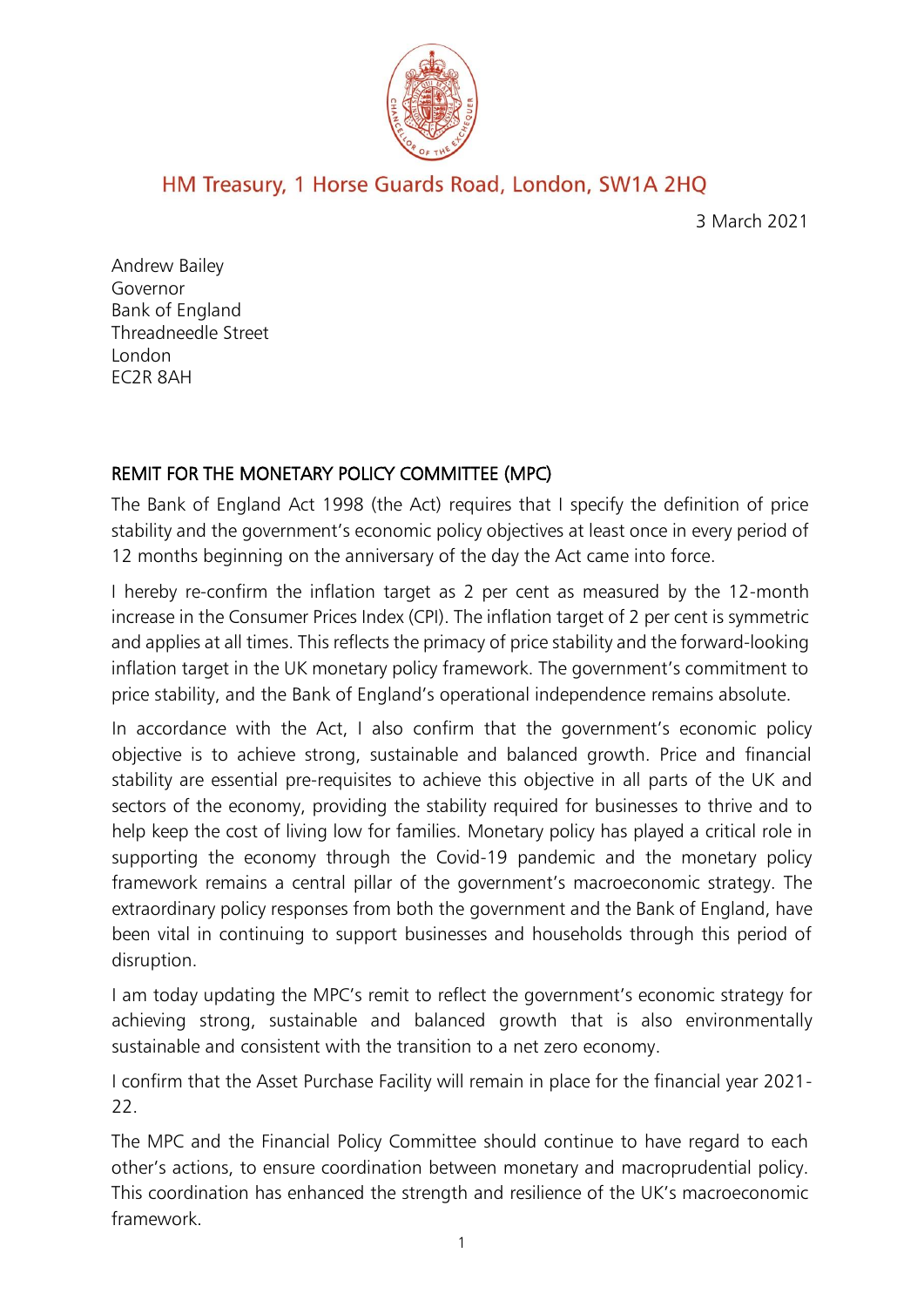I am grateful to you and all the members of the Committee for your continued good work and dedication.

A copy of the remit is attached.

Proh 82

RISHI SUNAK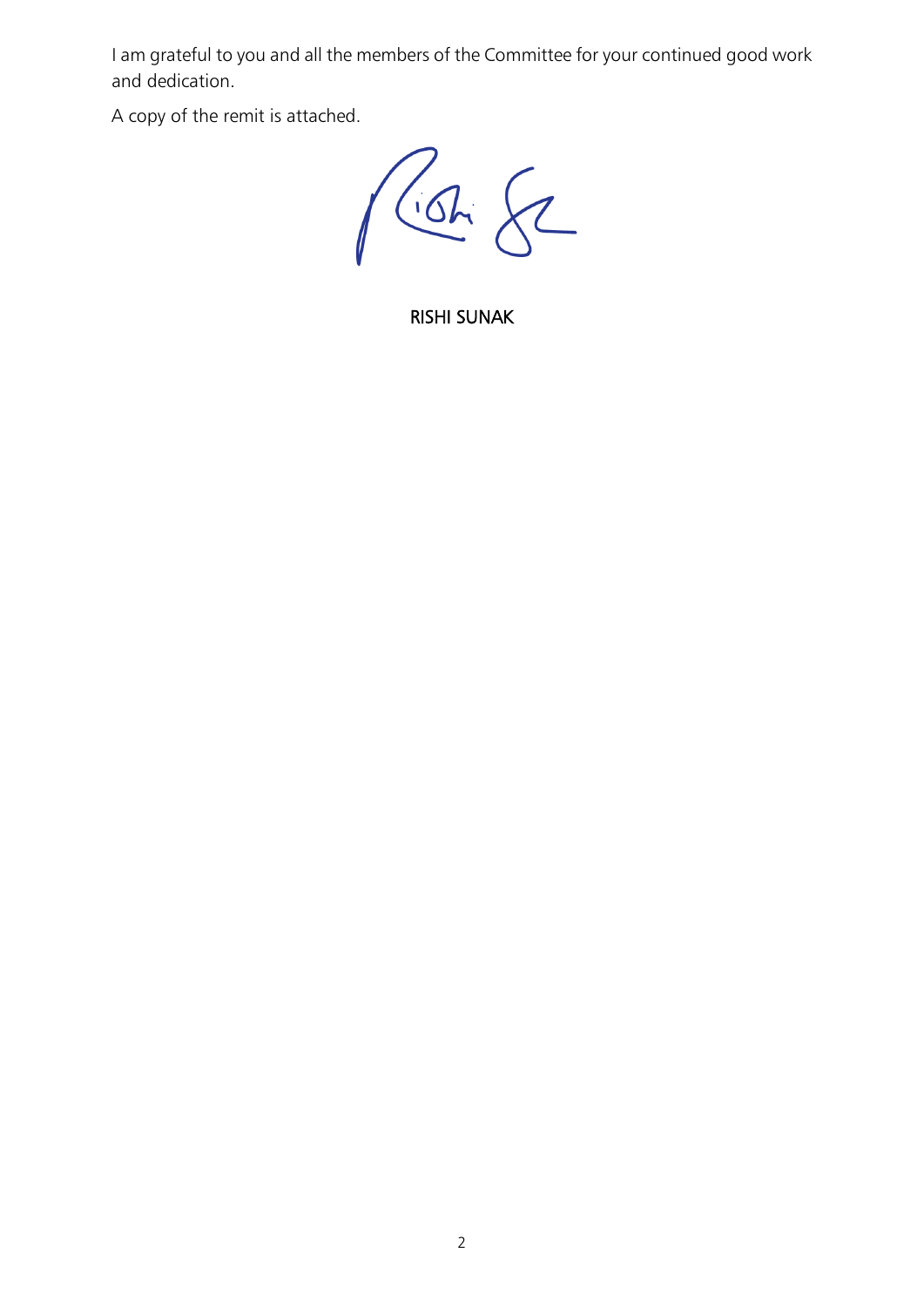# REMIT FOR THE MONETARY POLICY COMMITTEE

The Bank of England Act 1998 ("the Act") came into effect on 1 June 1998. The Act states that in relation to monetary policy, the objectives of the Bank of England shall be:

- a. to maintain price stability; and
- b. subject to that, to support the economic policy of Her Majesty's Government, including its objectives for growth and employment.

In order to comply with the Act, this remit sets out what price stability shall be taken to consist of and what the economic policy of the government shall be taken to be.

#### PRICE STABILITY

I confirm that the operational target for monetary policy remains an inflation rate of 2 per cent, measured by the 12-month increase in the Consumer Prices Index. The inflation target of 2 per cent applies at all times. This reflects the primacy of price stability and the inflation target in the UK monetary policy framework.

The inflation target is forward-looking to ensure inflation expectations are firmly anchored in the medium term. The government believes that low and stable mediumterm inflation is an essential pre-requisite for economic prosperity.

The framework is based on the recognition that the actual inflation rate will on occasion depart from its target as a result of shocks and disturbances. Such factors will typically move inflation away from the target temporarily. Attempts to keep inflation at the inflation target in these circumstances may cause undesirable volatility in output due to the short term trade-offs involved, and the Monetary Policy Committee may therefore wish to allow inflation to deviate from the target temporarily.

Circumstances may also arise in which attempts to keep inflation at the inflation target could exacerbate the development of imbalances that the Financial Policy Committee may judge to represent a potential risk to financial stability. The Financial Policy Committee's macroprudential tools are the first line of defence against such risks, but in these circumstances the Monetary Policy Committee may wish to allow inflation to deviate from the target temporarily, consistent with its need to have regard to the policy actions of the Financial Policy Committee.

In exceptional circumstances, shocks to the economy may be particularly large or the effects of shocks may persist over an extended period, or both. In such circumstances, the Monetary Policy Committee is likely to be faced with more significant trade-offs between the speed with which it aims to bring inflation back to the target and the consideration that should be placed on the variability of output.

In forming and communicating its judgements the Committee should promote understanding of the trade-offs inherent in setting monetary policy to meet a forwardlooking inflation target while giving due consideration to output volatility. It should set out in its communication:

- the outlook for inflation and, if relevant, the reasons why inflation has moved away from the target or is expected to move away from the target;
- the policy action the Committee is taking in response;
- the horizon over which the Committee judges it is appropriate to return inflation to the target;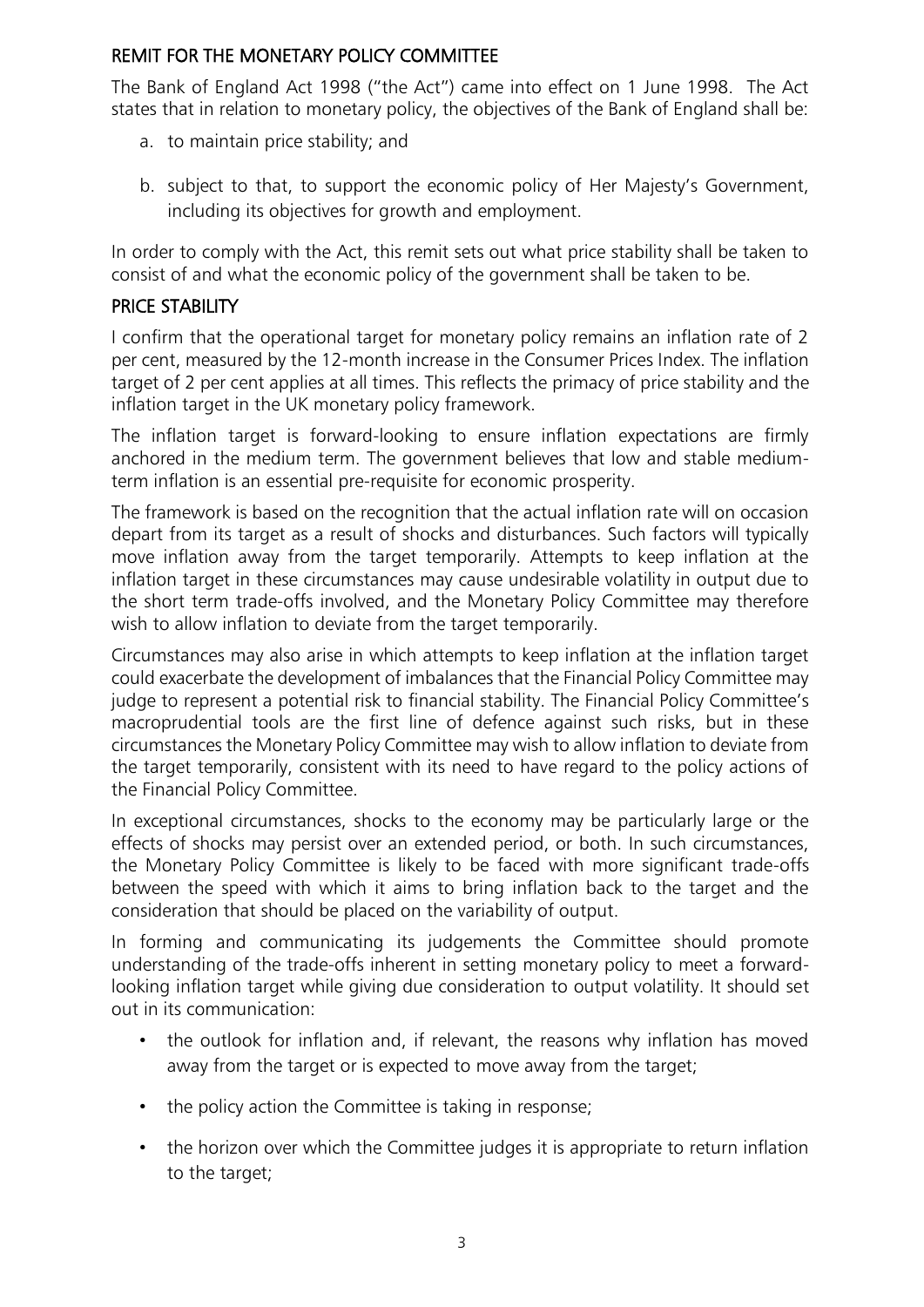- the trade-off that has been made with regard to inflation and output variability in determining the scale and duration of any expected deviation of inflation from the target; and
- how this approach meets the government's monetary policy objectives.

If inflation moves away from the target by more than 1 percentage point in either direction, I shall expect you to send an open letter to me, covering the same considerations set out above and referring as necessary to the Bank's latest Monetary Policy Report and forecasts, alongside the minutes of the following Monetary Policy Committee meeting. In the circumstance when the Office for National Statistics releases that inflation data after a meeting of the Committee has commenced and before the minutes of that meeting are published, I shall expect a letter within seven days of the publication of the data. The reason for publishing the open letter at those times is to allow the Committee time to form and communicate its strategy towards returning inflation to the target after consideration of the trade-offs.

You would send a further letter if inflation is more than 1 percentage point above or below the target after three months. A letter would be sent, as before, alongside the minutes of the following Monetary Policy Committee meeting or within seven days of publication of the data if the meeting has already commenced.

In keeping with the principles underpinning the monetary policy framework, and the practice followed in previous inflation open letter exchanges, I suggest that you copy your letters to the Chair of the Treasury Committee.

In responding to your letter and confirming whether an appropriate balance has been struck in the judgements the Committee has made, I shall, of course, have regard to the circumstances prevailing at the time.

The thresholds do not define a target range. Their function is to define the points at which I shall expect an explanatory letter from you because the actual inflation rate is appreciably away from its target.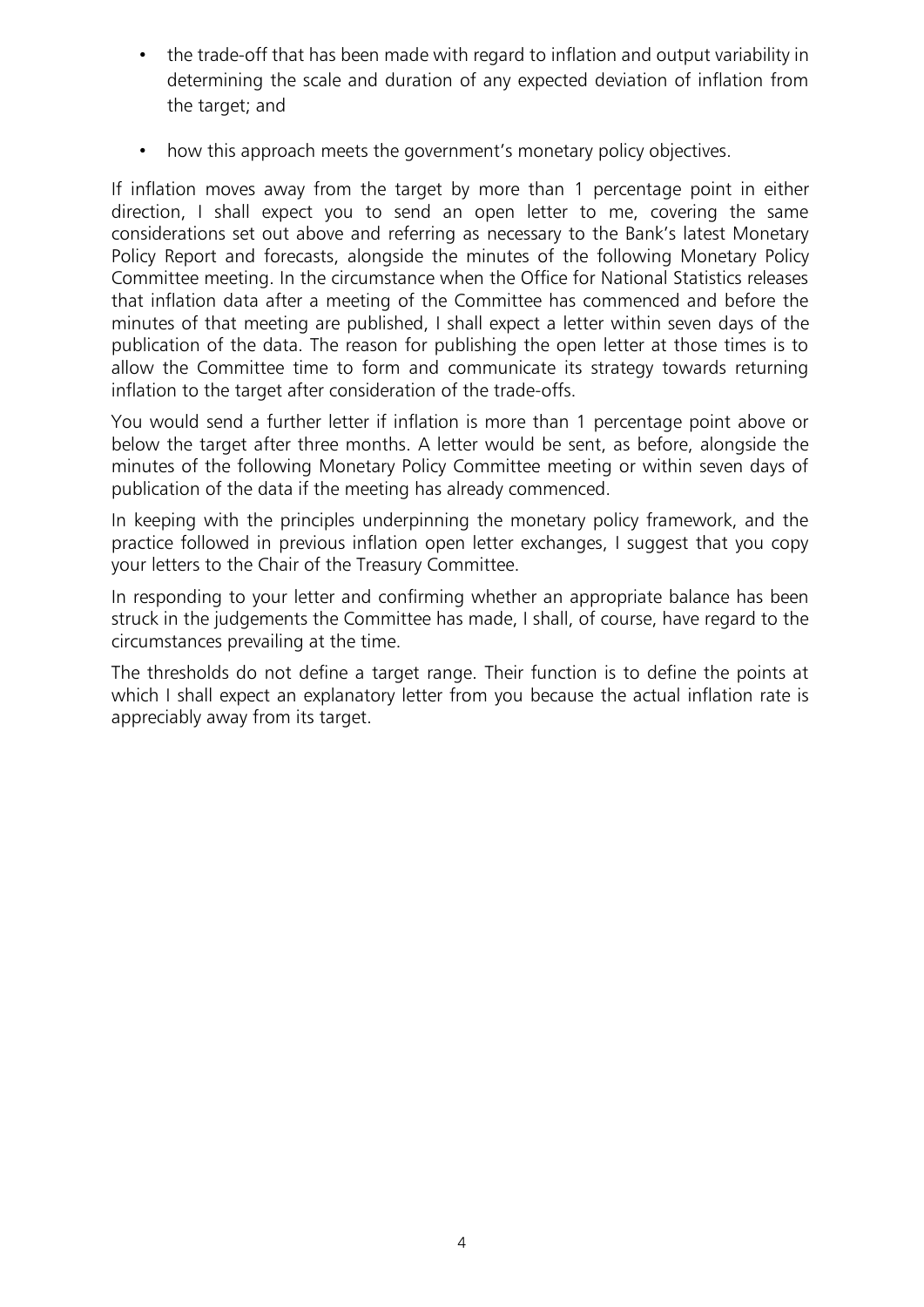## UNCONVENTIONAL POLICY INSTRUMENTS

In the event of exceptional shocks that result in the Monetary Policy Committee's conventional policy instrument having approached its effective lower bound, as has been the case since March 2009, the Committee may judge it necessary to deploy unconventional policy instruments in order to set monetary policy consistent with the requirements of this remit.

Where those instruments involve unconventional interventions in specific markets or activities, with implications for credit risk or credit allocation, I shall expect the Committee to work with the government to ensure the appropriate governance arrangements are in place to ensure accountability in the deployment of such instruments. This was the case with the Bank of England and the Treasury in establishing the Asset Purchase Facility in 2009, the Funding for Lending Scheme in 2012, and the Term Funding Schemes in 2016 and in 2020.

The Committee may also judge it to be appropriate to deploy forward guidance in order to influence expectations and thereby meet its objectives more effectively. The government considers any use of this to be a matter subject to the Committee's operational independence in setting policy.

## THE GOVERNMENT'S ECONOMIC POLICY OBJECTIVE

The government's economic policy objective is to achieve strong, sustainable and balanced growth. Price and financial stability are essential pre-requisites to achieve this objective in all parts of the UK and sectors of the economy.

To achieve this objective, the government's economic strategy consists of:

- operationally independent monetary policy, responsible for maintaining price stability and supporting the economy;
- a credible fiscal policy, maintaining sustainable public finances, while providing the flexibility to support the economy;
- structural reform to level up opportunity in all parts of the UK and to transition to an environmentally sustainable and resilient net zero economy, including through regulation, and an ambitious programme of investment in skills, infrastructure and innovation, in order to sustain high employment, raise productivity and improve living standards;
- maintaining a resilient, effectively regulated and competitive financial system that supports the real economy through the provision of productive finance and critical financial services, while protecting consumers, safeguarding taxpayer interests and supporting the transition to a net zero economy.